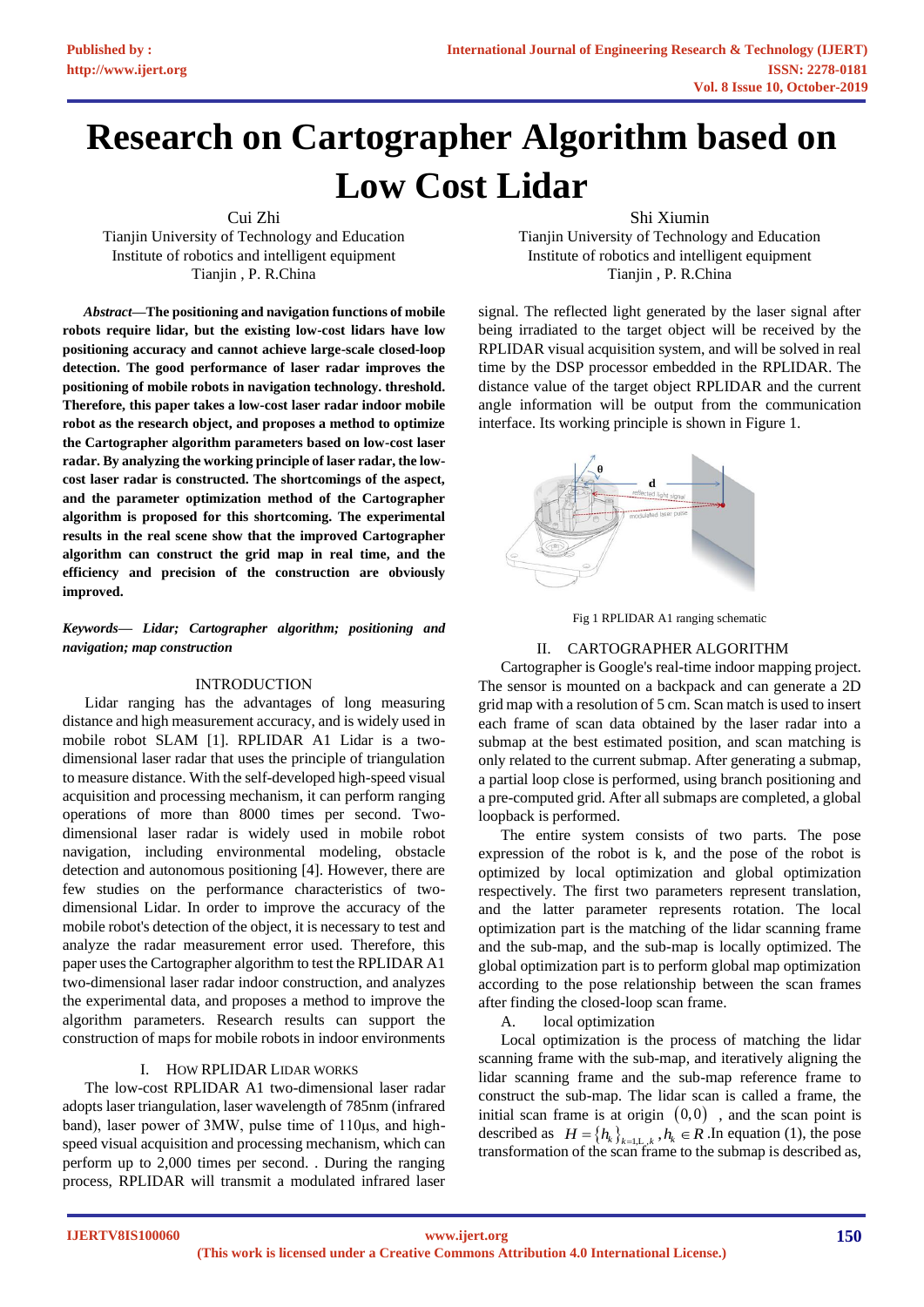which can strictly map the scan points from the scan frame to the submap.

$$
T_{\xi}p = \underbrace{\begin{pmatrix} \cos\xi_{\theta} & -\sin\xi_{\theta} \\ \sin\xi_{\theta} & \cos\xi_{\theta} \end{pmatrix}}_{R_{\xi}}p + \underbrace{\begin{pmatrix} \xi_{x} \\ \xi_{y} \end{pmatrix}}_{t_{\xi}} \quad (5)
$$

Several iterative scan frames create a submap that takes the form of a probability grid with a resolution of r . For each grid point, we define a corresponding pixel. Each time a new scan is inserted into the probability grid, a set of hit grid points and disjoint miss grid points are calculated. For the hit point, we insert the adjacent grid points into the hit set. For the miss points, add all the relevant points on the scan center and scan point join rays to the miss set, except for the points in the hit set. For each point that has not been observed before, and if this has been observed before, then the point probability is updated according to equations (2) and (3).

$$
odds(p) = \frac{p}{1-p} \qquad (6)
$$

 $\left(\text{odds}^{-1}\left(\text{odds}\left(M_{\text{old}}\left(x\right)\right)\text{\cdot odds}\left(\left.p_{\text{hit}}\right)\right)\right)\right)$  $M_{\text{new}}(x) = \text{clamp}\left(\text{odds}^{-1}\left(\text{odds}\left(M_{\text{old}}(x)\right) \cdot \text{odds}\left(p_{\text{hit}}\right)\right)\right)$ (7)

Before inserting the scan map into the sub-map, the scan frame pose is optimized with the current submap application ceres, and the mapping of the k scan points is superimposed by the nonlinear least squares optimization (4), and a total of k scan points hit Point, after transforming the pose and pairing with the probability value in the submap, each place corresponding to the display should be a big probability to be hit, then the match is better.

$$
\underset{\xi}{\text{argmin}} \sum_{k=1}^{K} \Big(1 - M_{\text{smooth}} \left(T_{\xi} h_k\right)\Big)^2 \tag{8}
$$

Since the least squares problem is a local optimal problem, a good initial value (the initial value of the pose) has a great influence on the solution. Therefore the IMU can be used to provide a scan-matched rotation variable for the initial pose value. In the absence of an IMU, it is necessary to increase the frequency or matching accuracy of the scan match.

B. global optimization

Global optimization is achieved through closed loop detection. Since each lidar scan frame is only matched with a submap containing some recent scan frames, the build error is slowly accumulated. To eliminate the accumulated error, a Sparse Pose Adjustment method is used to optimize all The pose of the scan and submap.

$$
\underset{\Xi^m,\Xi^m}{\arg\min} \frac{1}{2} \sum_{ij} \rho \bigg( E^2 \bigg( \xi_i^m, \xi_j^i; \sum_{ij} \xi_{ij} \bigg) \bigg) \tag{9}
$$

 $\rho$  is a loss function, and the purpose of using the loss function is to reduce the impact of outliers added to the optimization problem on the system.  $\Xi^m = \left\{ \xi_i^m \right\}_{i=1,\dots,m}$  and  $\Xi^s = \left\{ \xi^s_j \right\}_{j=1,\ldots,n}$  are the poses of submap and scan in the world coordinate system, respectively, and are optimized under the constraints of the given relative pose  $\xi_{ij}$  and the associated covariance matrix  $\Sigma_{ij}$ . For paired Submapi and scanj,  $\zeta_{ij}$ 

represents the relative pose of scan in the matched Submap coordinate system, and the covariance matrix  $\Sigma_{ij}$  can be estimated using the Ceres covariance estimation feature method.

The pose of the lidar scanning frame inserted into the submap is stored in the memory. When a sub-map is created, the corresponding scan frame and sub-map are taken into account for closed-loop detection. All scan matches are performed on the back end, and once a good closed-loop match is found, it is added to the global optimization.

### III. EXPERIMENT AND RESULT ANALYSIS

This experiment selects the second floor of the electromechanical building as the experimental environment. The mobile robot used in the experiment is a two-wheel differential drive robot, as shown in Figure 1. The installed industrial computer uses the Intel i3-4030u processor. The differential drive robot is equipped with a laser radar model RPLIDAR A1, as shown in Figure 2. The radar has a measurement range of 0.15m to 12m and a measurement angle of 0 to 360°. The measurement accuracy of the measuring object within 1.5 meters is less than 5mm, and the measurement accuracy is less than 1% of the actual distance in all ranges; the resolution of the angle is approximately 1°, and the scanning frequency is 2.2 Hz.



Fig 2 RPLIDAR A1 Lidar

First, the bobac robot runs in the field, using the revo\_lds.lua file built with the cartographer algorithm, and records the observed data with rosbag. The rest of the experiments use the recorded data to simulate to ensure the data is consistent during the test. The experiment uses 2D SLAM, the distance data can be processed in real time without additional information source, so IMU information is not needed, set:

TRAJECTORY\_BUILDER\_2D.use\_imu\_data=false. The rest of the parameters use the default configuration, and the map created is shown in Figure 3.



Fig.3 Map created by default parameters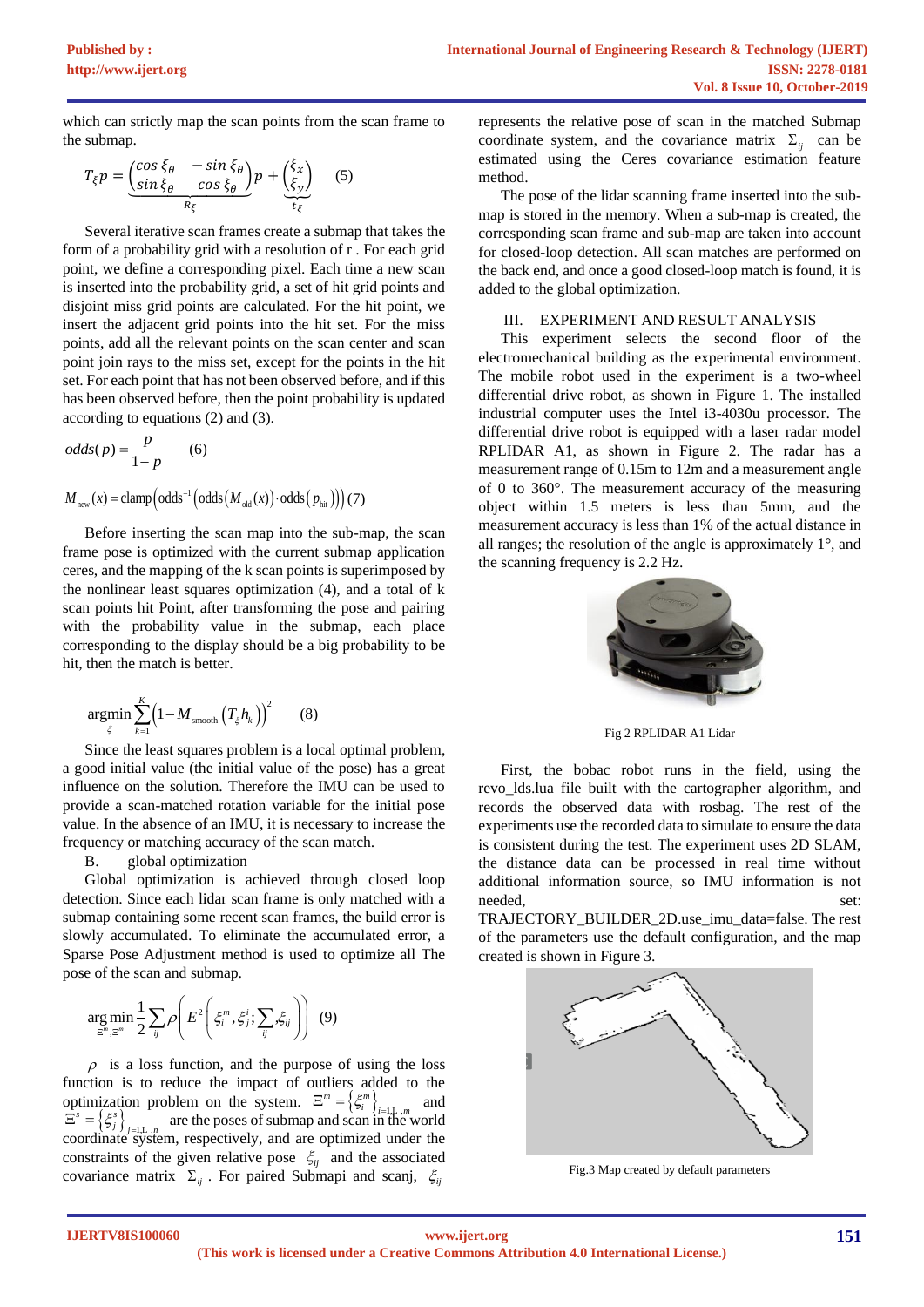Observing the map, it is found that the map has a large area of positional drift and motion distortion, so the algorithm parameters need to be optimized. The Cartographer 2D SLAM algorithm parameter optimization is divided into two parts, first local SLAM optimization, in order to generate better sub-maps, reduce the error generated when the scan data is inserted into the sub-map, and then perform global SLAM optimization on this basis. Better loopback constraints and build a more accurate global map.

a local SLAM optimization

When local SLAM constructs a submap, there is a problem that the submap slip and the map details are not clear. Therefore, the global SLAM needs to be turned off to avoid affecting the local SLAM when adjusting the parameters. Set POSE\_GRAPH.optimize\_every\_n\_nodes=0 according to the cartographer algorithm tuning rules.

Submaps must be small enough to ensure drift below resolution, and on the other hand they need to be large enough to ensure that they are distinguishable when closed loop detection so set TRAJECTORY\_BUILDER\_2D.submaps\_num\_range\_data= 30. The realTimeCorrelativeScanMatcher works by searching for similar scan data from the search window. According to the details in the map, it is not clear enough to modify the weight of the translation and rotation components of the search window or scanned data. Set TRAJECTORY\_BUILDER\_2D.real\_time\_correlative\_scan matcher.linear\_search\_window=0.1. Once the scan matcher finds the motion relationship between the two scan data, it will go to the motion filter. In order to avoid inserting too much scan data for each submap in the motion filter, by setting the motion of the mobile robot. The distance, angle or time threshold determines whether a scan data can be inserted into the current submap, so set: TRAJECTORY\_BUILDER\_2D.motion\_filter.max\_rangle\_ra dians=0.35. Figure 5 shows the map created by closing the global SLAM after modifying the parameters.



Fig.4 Close the map created by global SLAM after modifying the parameters

Observed that the inclination of the map 4 in the horizontal direction is reduced. Compared with the map 3 and the map 4, the optimized algorithm can better match the contour of the obstacle without inputting important scan data under the input of the same data. .

b global SLAM optimization

On the basis of local SLAM optimization to obtain better quality sub-maps, continue global SLAM optimization. Since the submap is inserted into a certain number of track nodes, batch optimization is started. The size of the submap batch is adjusted according to the frequency of the algorithm running, and POSE\_GRAPH.optimize\_every\_n\_nodes=35 is set. Node and submap build constraints are prioritized by the Fast Correlative Scan Matcher scan matcher for real-time closedloop scan matching. Once the Fast Correlative Scan Matcher has a good enough proposal (beyond the minimum match score), the constructed constraints are sent to the Ceres scan matcher for pose refinement, so set: POSE\_GRAPH. constraint\_builder. min\_score=0.5. Figure 5 is a map created after adding global SLAM optimization.



Fig.5 Map created after adding global SLAM optimization

#### IV. CONCLUSION

In this paper, the RPLIDAR A1 two-dimensional laser radar is tested by Cartographer algorithm and the accuracy of indoor mapping is successfully optimized. By analyzing the experimental data, the method of improving the algorithm parameters is proposed. The research results can support the construction of maps for mobile robots in indoor environment. By optimizing local SLAM, the error between scan data and sub-maps is repaired, the quality of sub-maps is improved, and the sub-map positions are reduced by optimizing global SLAM. The error makes the submap better coherent into a global map, fixing the map drift. The experimental results show that the optimized algorithm solves the problem of insufficient hardware configuration, fixes the motion distortion and map drift problem, improves the adaptability of the algorithm to complex environments, and uses the Cartographer 2D SLAM algorithm for RPLIDAR A1 two-dimensional laser mine. Provides an optimization method.

#### ACKNOWLEDGMENT

This paper is supported by The Graduate Innovation Fund Project of Research Department of Tianjin Vocational and Technical Normal University(YC19-08)